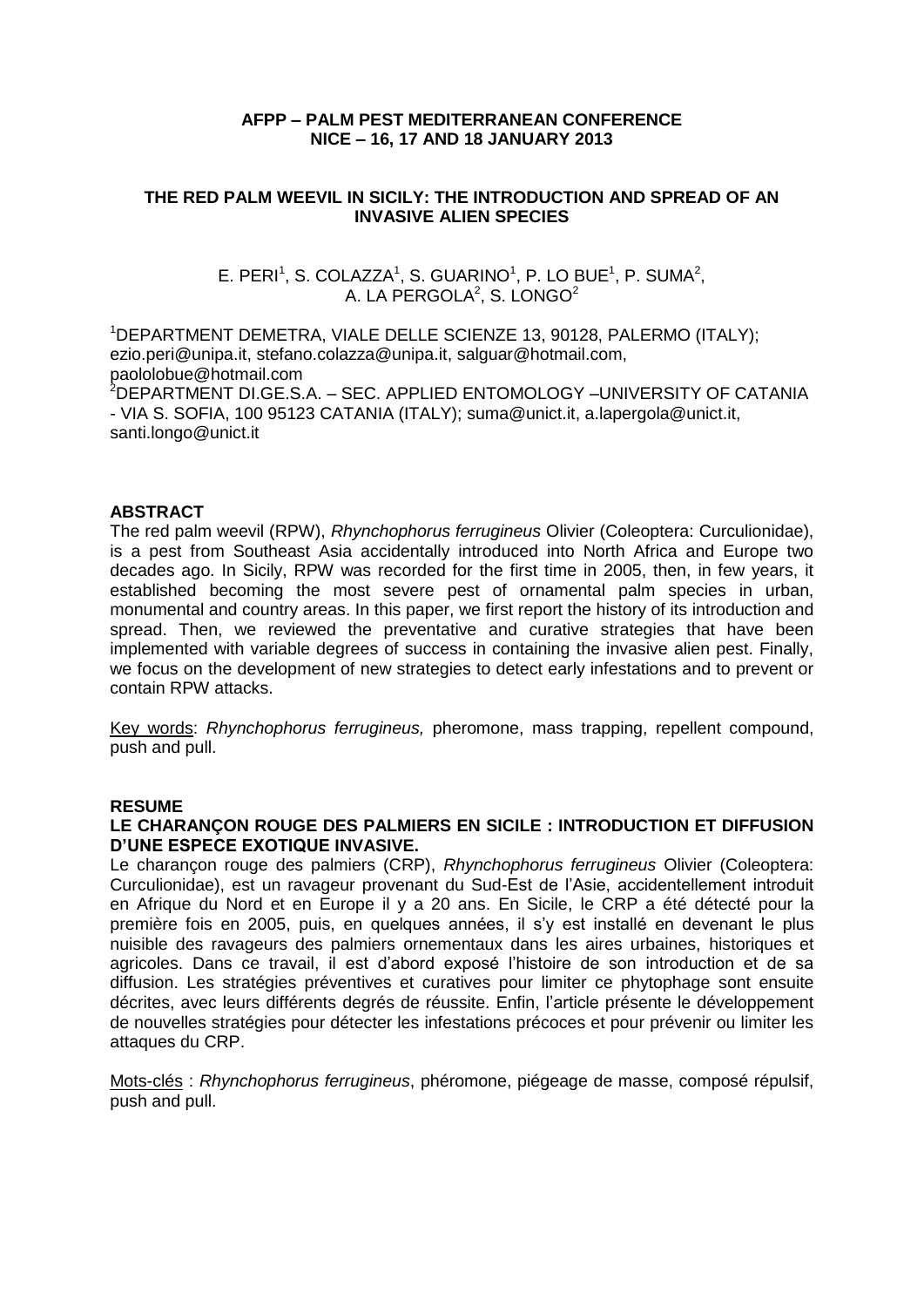## **INTRODUCTION**

*Rhynchophorus ferrugineus* Olivier (Coleoptera: Curculionidae), commonly called the red palm weevil (RPW), is one of the most severe pests accidentally introduced in several European countries of the Mediterranean basin during the last ten years (Jacas *et al.*, submitted). Its introduction was probably a consequence of commercial exchanges of date palm trees from contaminated areas of North Africa.

In this paper we report the history of colonization of the RPW in Sicily, focusing on the spread of the pest and outlining the control methods that are currently tested in experimental setups under laboratory, semi-field and field conditions.

#### **RPW SPREAD**

In Italy the first palms killed by RPW were recorded in 2005 in Acireale, a town located in the eastern part of Sicily (Longo and Tamburino, 2005). Here and in the neighboring town of Acicastello50 heavily infested palms were recorded at the end of 2005. In the same year, RPW was recorded in the town of Marsala in the western part of the region, and, at the end of the year, in Palermo (Longo *et al.*, 2008). In public gardens of Palermo during the first half of 2006 only 3 infested palms were observed, cut and destroyed; however, a few months later, 113 infested palms were recorded (Lo Verde *et al.*, 2009). Even though all infested palms in public areas were destroyed, 70 new cases were observed at the beginning of 2007 (Lo Verde *et al*., 2009). Most probably the delay before cutting and destroying the infested palms in private gardens allowed the RPW spreading into new areas of the town. At the end of September 2007 there were more than 800 infested palms in Palermo, and in November 2008 1,400 newly infested palms were observed (data from Agriculture Extension and Development Service of Sicily Region). The latest official data show that were about 6,600 infested palms in Palermo, about 5,400 of them were cut and destroyed (Table I).

RPW showed a similar rapid progression across the Sicily region. In fact, from the first three locations of infestation the RPW has moved progressively to the rest of the region, probably making advantage of passive transport of infested plants. In 2006 RPW infestations occurred in 15 other towns including Catania. In 2007 there were 28 towns with infested palms, and 763 palms were killed by the weevil (Conti *et al*. 2008). Then, RPW spread rapidly towards south, west and east, and all along the coastal fringe, with a rapid increase of the number of towns with infested and killed palms (Figure 1) (Table I).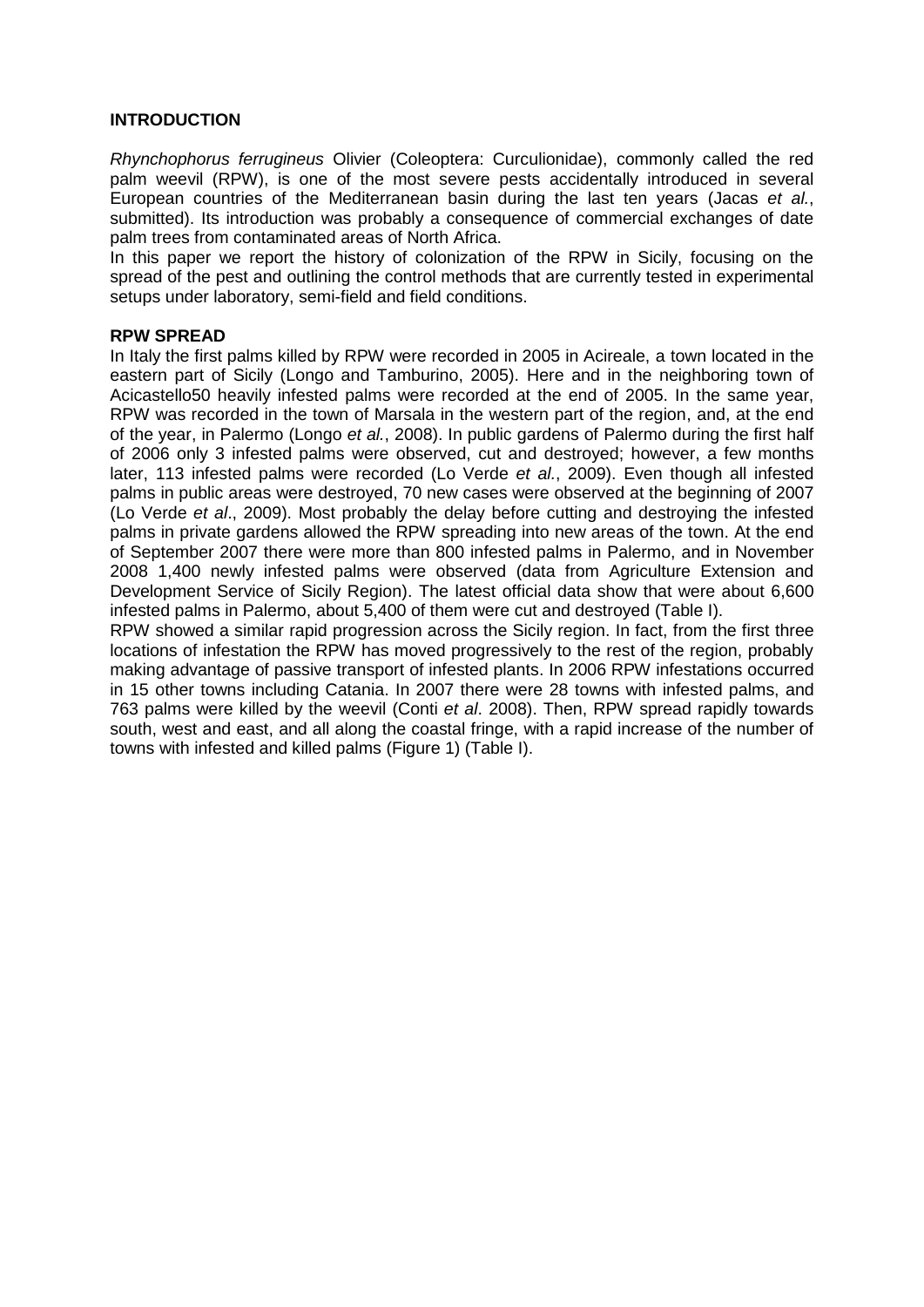Figure 1 - Progression of RPW infestations in Sicilian towns in the period 2005-2011. *Progression des infestations de CRP dans les villes siciliennes de 2005 à 2011.*



Globally, at the end of 2008 the total number of palms killed by the RPW in Sicily was about 10,000 (Longo *et al*., 2011). During 2009 the RPW continued progressively its diffusion and infestation, and, at the end of 2009, the palms infested in Sicily were more than 20,000 (Longo *et al*., 2011).

Table I - Number of Canary island palms (*Phoenix canariensis* Hort. ex Chabaud) infested by RPW in Sicily from July 2007 to December 2009 *Nombre de palmiers des Canaries (Phoenix canariensis Hort. ex Chabaud) infestés par le CRP en Sicile de juillet 2007 à décembre 2009.*

| <b>Provinces</b> | Infested palms | <b>Cut and destroyed palms</b> |
|------------------|----------------|--------------------------------|
| Agrigento        | 553            | 543                            |
| Catania          | 5,029          | 4,523                          |
| Enna             | 21             | 15                             |
| Messina          | 91             | 88                             |
| Palermo          | 6,631          | 5,474                          |
| Ragusa           | 1,224          | 920                            |
| Siracusa         | 113            | 76                             |
| Trapani          | 5,312          | 4,653                          |
| <b>TOTAL</b>     | 18,974         | 16,292                         |

#### **HOST PALM**

In Sicily, RPW attacked mainly *Phoenix canariensis* Hort. ex Chabaud, the Canary island palm. This species is used for ornamental purposes, therefore RPW became a serious pest of the urban, monumental and country landscape (Noto and Romano, 1987). Moreover, other palm species were infested by the weevil, such as *Phoenix dactylifera L.*, *Washingtonia* spp. and *Chamaerops humilis* L., the dwarf palm, a native species of the Mediterranean basin (Table II). In this particular case, during visual surveys conducted on September 2011 in the protected area of the Zingaro Natural Reserve (Trapani province), the presence of *R. ferrugineus* was detected on five 50-years old *C. humilis,* that were killed by the RPW (Suma and Longo, unpublished data).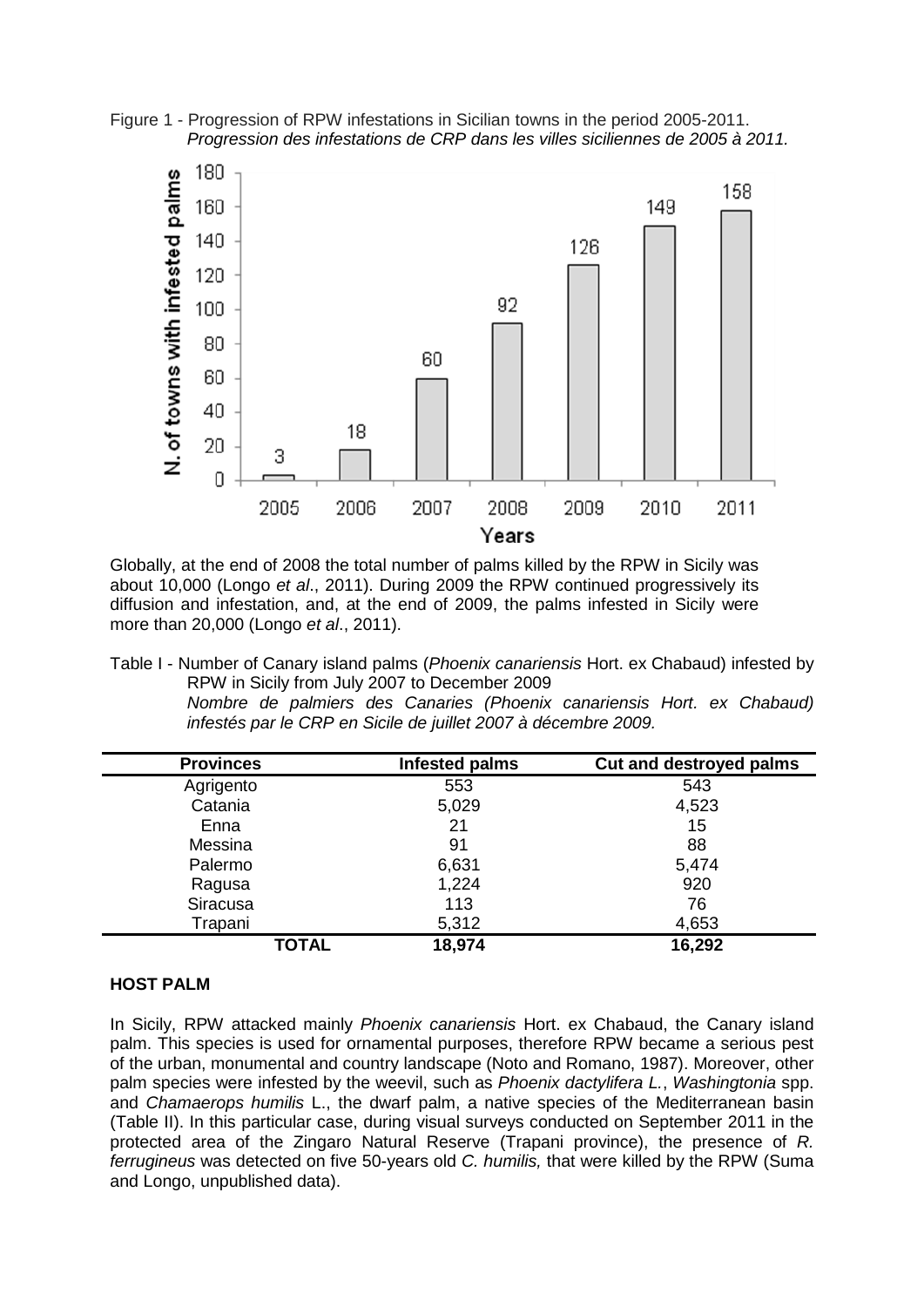Table II - Number of infested palms recorded from 2007 to 2010 in Sicily, subdivided for plant species.

| <b>Palm species</b>   | <b>Number of infested plants</b> |  |  |
|-----------------------|----------------------------------|--|--|
| Phoenix canariensis   | 19,722                           |  |  |
| Phoenix dactylifera   | 8                                |  |  |
| Washingtonia spp.     | 16                               |  |  |
| Erithea spp.          |                                  |  |  |
| Sabal sp.             | 20                               |  |  |
| Chamaerops humilis    | 5                                |  |  |
| Howea forsteriana     |                                  |  |  |
| Jubaea chilensis      | 3                                |  |  |
| Trachycarpus fortunei |                                  |  |  |

*Nombre de palmiers infestés détectés en Sicile de 2007 à 2009, répartis par espèces botaniques.*

# **CONTROL METHODS**

The RPW is a concealed tissue borer: the larvae tunnel into leaves and stems, killing the single meristematic apex and causing palm death (Ferry and Gomez, 2002). This type of damage makes it difficult to detect symptoms of RPW attack at an early stage of infestation and, consequently, the short period that might allow effective control measures can be missed (Faleiro *et al.*, 2002; Faleiro, 2006; Longo *et al.*, 2008). As a consequence, it is vital to get a reliable diagnosis of the condition of palms and that the RPW infestation is rapidly detected. Many methods of control with variable degrees of success have been implemented in European countries to eradicate and contain *R. ferrugineus*.

In Sicily, in the framework of a three-year national research program (DIPROPALM project, funded by the Italian Ministry of Agricultural, Food and Forestry Policies) several attempts had been made to limit the destructive activity of the weevil from the beginning of its detection. In 2009, preliminary tests with the stem injection technique and different insecticides have been carried out under semi-field conditions with artificially infested *P. canariensis*, but were of minor effectiveness. At the same time, some trials were also conducted using different commercially available formulations of entomopathogenic nematodes (EPNs) under both semi-field and field conditions in urban areas. In these conditions EPNs demonstrated a poor efficacy, as RPW mortality rates were lower than 60%. However, if correctly handled the use of the EPNs could represent a very promising strategy to adopt in urban conditions, especially considering their safety for non-target vertebrates and for the environment. In 2010, a set of experiments was conducted to estimate the minimum time interval between insecticide applications as preventative method against RPW infestations. To achieve this aim the insecticide persistence of chlorpyrifos-methyl, clothianidin, abamectin and deltamethrin, applied as a foliar spray, was determined under semi-field conditions. The results showed that untreated palms collapsed 30 days after the beginning of the infestation, while all treated plants were asymptomatic, and no significant differences were recorded among them. In fact, after an eight months period (from July to March), the dissection of all the sprayed palms did not show any significant presence of the weevil independently from the number of treatments carried out. Under these experimental conditions one single treatment with chlorpyrifos-methyl or clothianidin is able to prevent the RPW infestation for about 8 months.

At the same time, the attention of researchers focused mainly on developing a pheromone trapping system for a monitoring or mass trapping program. In the first case, a monitoring program was established in eastern Sicily since 2007. A total of 30 traps baited with the synthetic male-produced aggregation pheromone, Ferrugineol ([*4S*,*5S*]-4-methyl-5-nonanol), ethyl acetate emulsion, and a water solution of sugar beet molasses as co-attractants were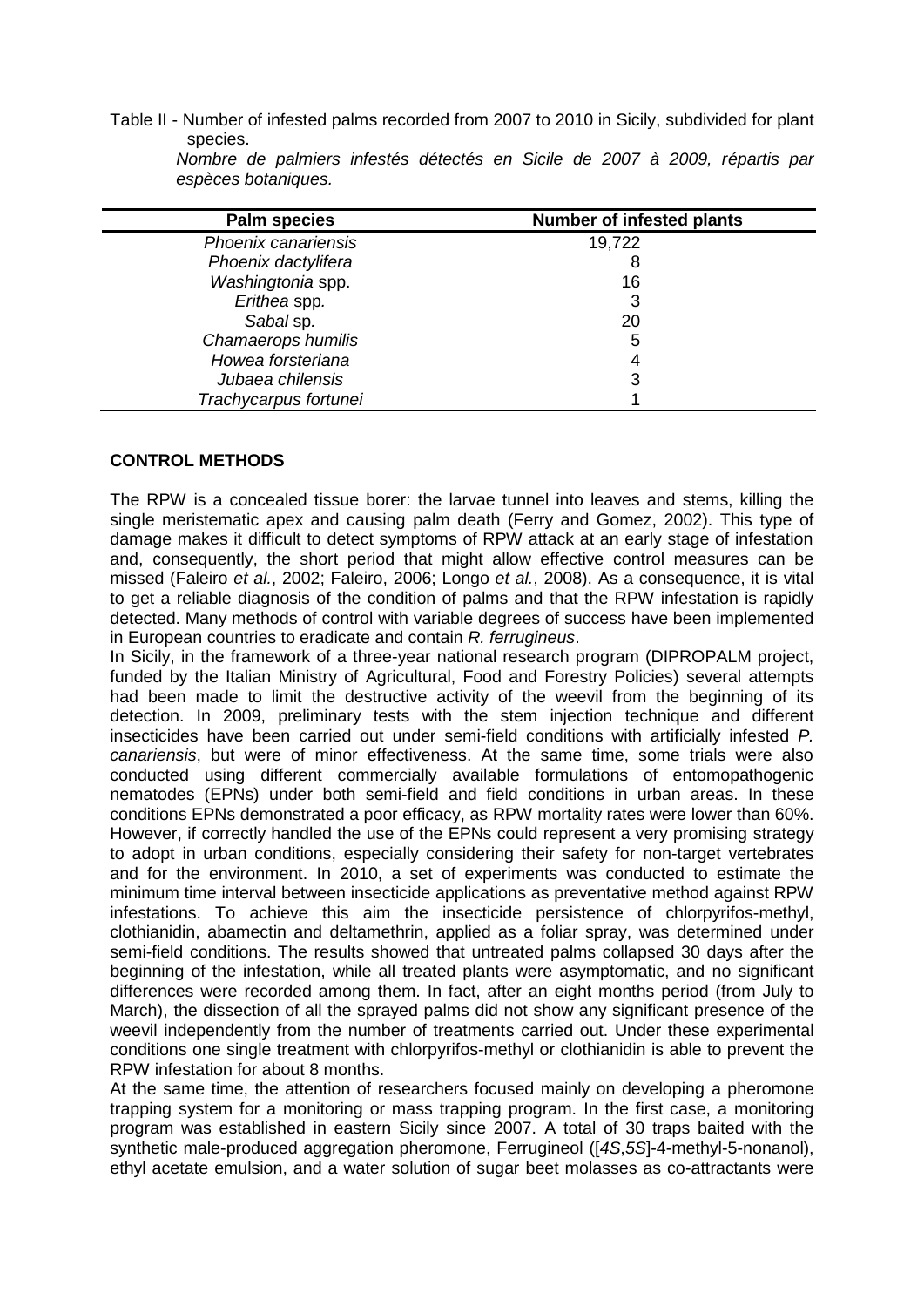installed in the town of Catania and its surrounding areas. Traps were checked twice per week and all the specimens therein present were collected and checked in the laboratory. Data on the total number of the caught weevils, their sex and the sex-ratio are reported in Table III.

Table III - Numbers of RPW males and females captured by pheromone and kairomone baited traps, placed in the town of Catania, in the years 2007-2011. *Nombre de CRP mâles et femelles capturés avec des pièges à phéromone et kairomone dans la ville de Catane de 2007 à 2011.*

| Year | N. traps | <b>Males</b> | <b>Females</b> | <b>Total adults</b> | Sex ratio<br>(M: F) |
|------|----------|--------------|----------------|---------------------|---------------------|
| 2007 | 30       | 369          | 880            | 1,249               | 1:2.38              |
| 2008 | 30       | 888          | 2,269          | 3,157               | 1:2.56              |
| 2009 | 30       | 1,953        | 4,016          | 5,969               | 1:2.06              |
| 2010 | 30       | 3,924        | 7,406          | 11,330              | 1:1.89              |
| 2011 | 30       | 5,280        | 9,328          | 14,608              | 1:1.77              |

In a different experiment, traps were tested as early detection tool of pest infestations, linking data of captured adults to visual observations on palms. It is already known that early infestations escape detection because they do not cause obvious visual symptoms on the slightly infested palms. Only the advanced stages of the infestation become obvious because of the collapse of the fronds induced by the feeding and tunneling of the larvae. Since May 2006, a surveillance/monitoring system has been developed and tested in Sicily in order to verify the efficacy of the traps in attracting RPW adults in infested areas, and also in RPWfree areas with impending insect colonization. During this study a total of 58 pheromone baited traps were installed at 45 sites located in Sicily each comprising Canary island palms with different symptoms of infestation and at 10 sites where the Canary island palms were apparently free from any infestation. During the inspection of the traps, the number of captured RPW adults was recorded and these data were classified as: *1) congruent* if the traps caught (positive) in infested areas and did not catch (negative) in uninfested areas, *2) incongruent* if no catches were recorded in RPW infested areas, and *3) premonitory* when RPW were captured in areas with apparently healthy palm trees that only later became infested. The observations obtained from the trap monitoring system indicated that 55.6% of the traps provided congruent responses that reflected the presence or absence of RPW in the 45 sites. However, incongruent responses were recorded in 40% of these 45 sites. In 60% of the 10 sites with apparently healthy palms, the traps were effective in forecasting the impending infestations by the RPW. The premonitory responses obtained have to be considered particularly useful for early detection of the insect arrival in an area and for the adoption of preventive control measures. The time elapsed between the observations of the first adults in the traps and the appearance of the first symptoms could represent the key factor for implementing timely management actions to prevent the spread of the weevil. In other field experiments pheromone traps were tested as a tool for a RPW direct control

strategy. A first mass trapping experiment was carried out from April 2008 to April 2009 in the town of Marsala using 47 pheromone and kairomone baited bucket traps. This trapping showed positive results, determined as total number of 4,010 captured adults (Lo Bue *et al*. 2010). Then, a mass trapping experiment was performed on a large-scale in Palermo from May 2009 to September 2010, within a two-year project founded by the Sicilia Region (2009- 2010). After involving public administrations and citizens by an advertising campaign, 500 pheromone- and kairomone-baited traps, were distributed in public and private gardens from May to September 2009. In total, these traps caught about 140,000 *R. ferrugineus* adults with a female biased sex ratio of about 80% females (Colazza, Peri, Lo Bue, Guarino unpublished data).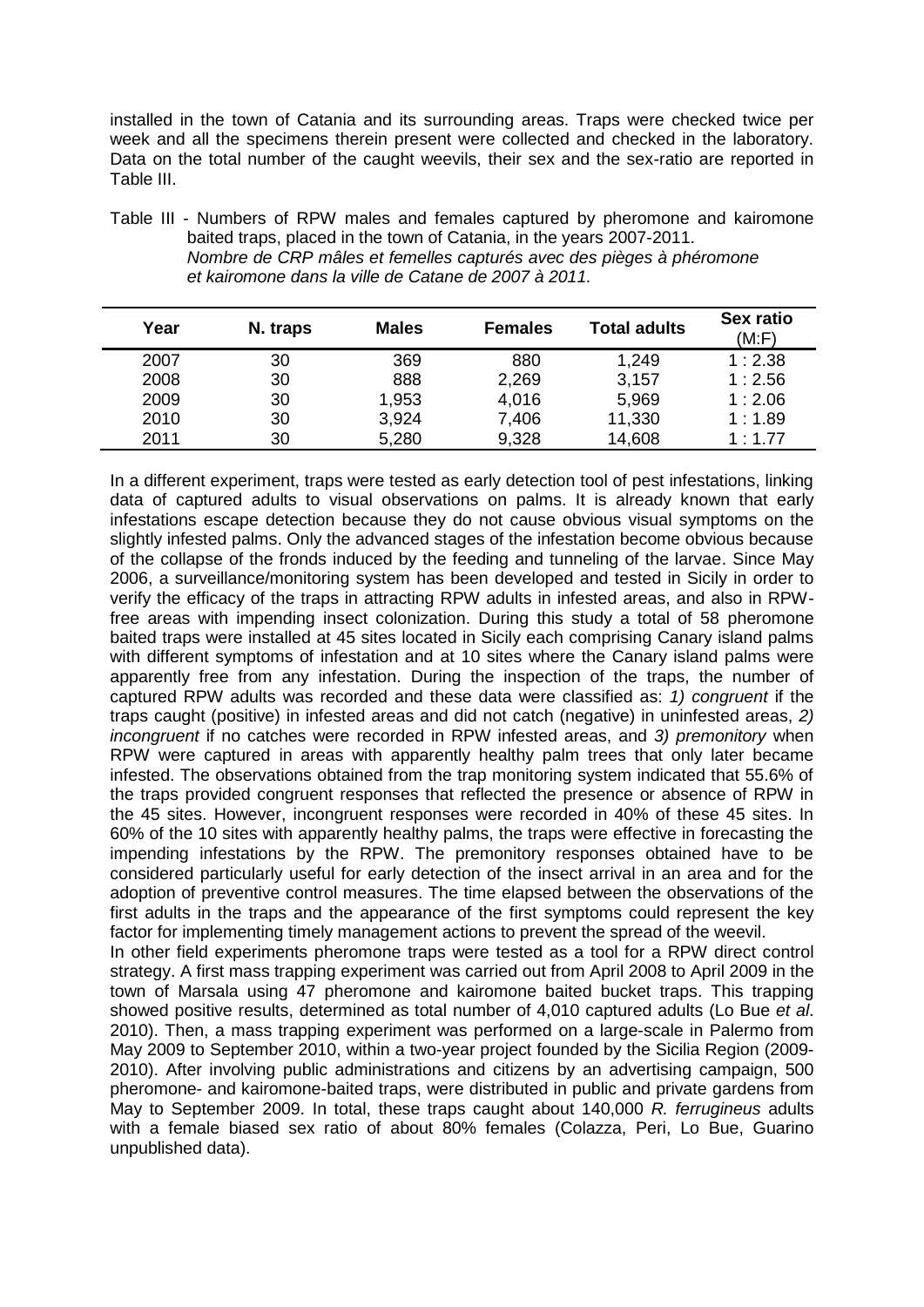In order to assess the role of the synthetic esters as co-attractants, an experiment was carried out under laboratory and under field conditions. The combined use of ethyl propionate and ethyl acetate with molasses caused more captures than that of one ester alone suggesting that the blend of esters is mimicking more strongly the palm odor than one ester alone (Guarino *et al*., 2011).

Finally, the inhibitory effect of several synthetic compounds was evaluated. In field trapping experiments conducted in the city of Palermo during the summers of 2010 and 2011 several synthetic compounds, selected by laboratory screenings, were evaluated for their ability to disrupt the attractiveness of pheromone- and kairomone-baited traps towards RPW adults. In these experiments α-pinene, tested singly or in combination with methyl salicylate (2010) or menthone (2011), reduced trap catches by about 30 to 40% (Guarino *et al.*, 2012).

These results on repellent candidate compounds represent a first step in the development of a more complex strategy to modify the RPW search behavior; the repellent compounds screened in this study need to be implemented in the context of a "push and pull" strategy in natural situations in urban environments. The basic idea of this strategy is to protect the plants using a combination of repellents that push pest insects away from the palms and attractive pheromone-lures, which pull them into the traps (Cook *et al.*, 2007). This strategy has provided useful results for the management of several species of bark beetles (Zhang and Schlyter, 2005), and might be transferred to the RPW. In this way, a simultaneous employment of repellent compound releasers, that push RPW adults away from the palms, and pheromone and kairomone baited traps, could increase the efficiency of mass trapping, thus preserving palms from new infestations and minimizing the risks of RPW "spillover" onto susceptible hosts (Guarino *et al.*, 2012).

## **CONCLUSIONS**

The rapid spread of RPW in Sicily despite a constant monitoring activity, and prompt curative measures and containment operations, as cutting and destroying of infested palms, demonstrates that the control of this invasive pest is a complicated operation, since an effective cooperation of citizens, municipalities, nurseries, and other involved subjects is often lacking. Moreover, due to the concealed nature of the larvae, the management of this pest is difficult, as the efficacy of pesticides and other control measures is often limited and there is a lack of effective early detection methods. Under these circumstances, great efforts are made currently by the scientific community to develop protocols for the detection of RPW early infestations in quarantine palm trees using dogs, acoustic devices and infrared technology. In this context, in addition to develop the "push and pull strategy", our attention is focused on early detection by trained dogs. We are developing and validating a dog training protocol by comparing the dogs' responses to different insect developmental stages, artificially infested palm trees of main host species, or their volatiles.

#### **ACKNOWLEDGEMENTS**

Funding for this work was provided by the project FP7-KBBE-2011-5 "Strategies for the eradication and containment of the invasive pests *Rhynchophorus ferrugineus* Olivier and *Paysandisia archon* Burmeister" – Palmprotect - Seventh Framework Programme.

## **REFERENCES**

Cook S.-M., Khan Z.-N., Pickett J.-A., 2007 The use of push and pull strategies in integrated pest management. *Annual Review of Entomology*, 52, 375-400.

Conti F., Tamburino V., Raciti E., Sesto F., 2008 Il punteruolo rosso delle palme *Rhynchophorus ferrugineus* in Sicilia orientale: monitoraggio e strategie di contenimento. In conference paper: *Giornate Fitopatologiche 2008*, Cervia (RA), 12-14 marzo 2008, Volume 1 2008 pp. 303-304.